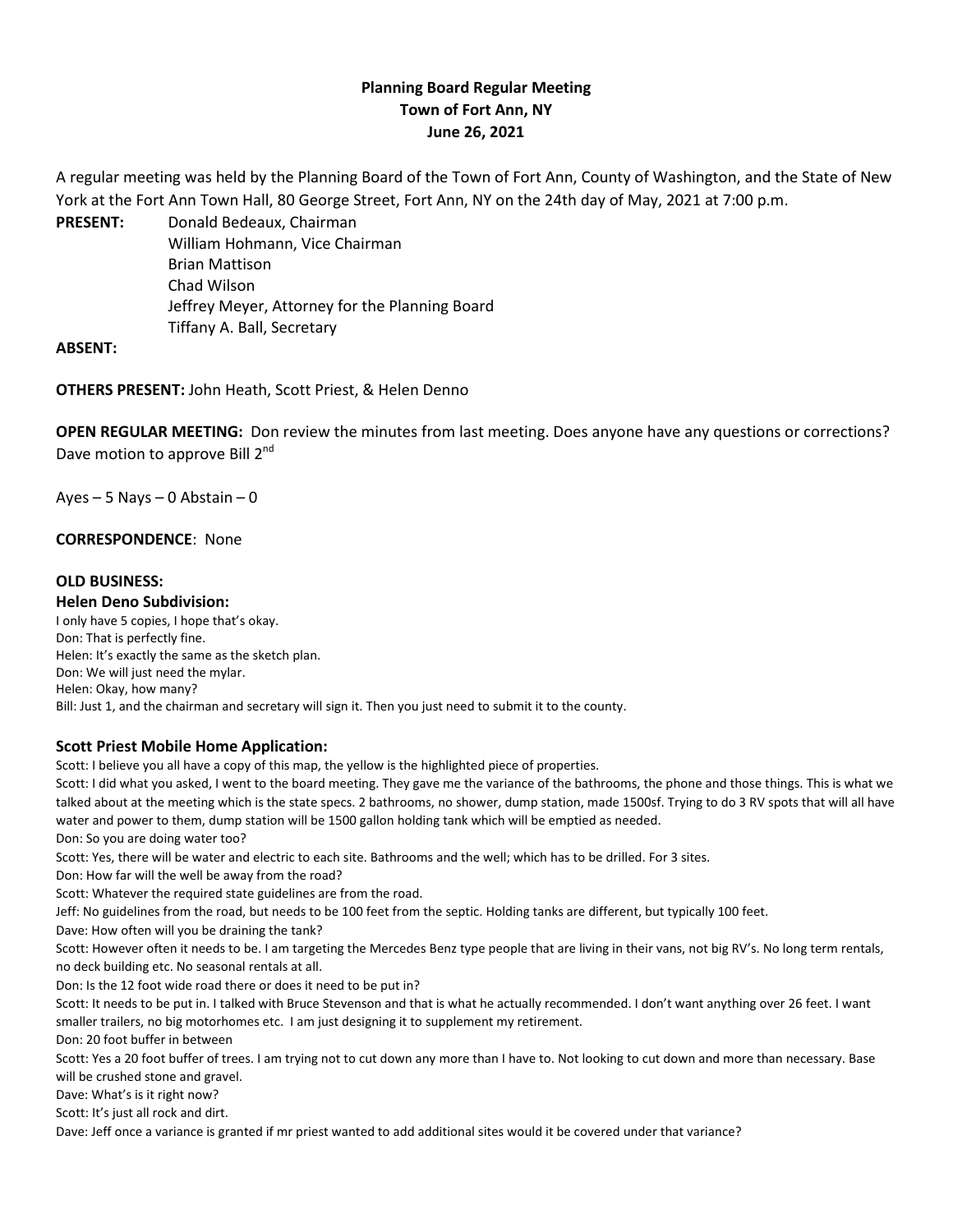Jeff: It would depend on exactly what the intentions were, but it would most likely require an additional variance.

Brian: Bathrooms, will this be heated year round?

Scott: No, absolutely not. Just seasonal. DOH doesn't require any showers, they only require a bathroom.

Dave: The buffer fence?

Scott: Yes I want to put a fence up, an 8 foot or a 10 foot fence as a buffer for the people that own the other property. The other lot is actually owned by my brother in law. I just wanted the buffer fence, like a stockade fence just so there are no issues or situations. It is all relatively level. Don: Anything else?

Dave: No further questions.

Bill: Motion to accept site plan as it is and send to public hearing for next month. Dave Allen 2<sup>nd</sup>

Ayes – 5 Nays – 0 Abstain - 0

Brian: Can you put all of this on a larger copy for the public hearing?

Brian: Do we need to notify all of the neighbors all around that this is going in?

Jeff: Technically, no. You can request the applicant send out notice within the 500 feet, but it is not a requirement.

Dave: In the interest of being a good neighbor, we would suggest it.

Scott: I thought about it, but wanted to be sure we would even make it to public hearing before going that far.

Dave: What will the bathroom be made of?

Scott: Rough cut lumber.

### **John Heath Subdivision:**

John Heath

John: Everyone got my print right?

Don: Yes, we got your print. So what you're doing is just what we talked about last month right? These 4 buildings here are going to your son? John: Yes, and he owns the lot behind it.

Don: And then your selling the house?

John: Yes, and I am going to keep the parcel with the diner on it with the parking lot.

Dave: So what's marked as lot 1 is for sale?

John: Yes

Dave: and lot 3 is being transferred to your son Richard?

John: Yes

Dave: and Lot 2, you are keeping it for now?

John: Yes.

Don: Do you guys understand that?

Brian: Yes…

Jeff: He will need to submit a boundary line adjustment application for lot 3, but the others can go to public hearing.

Don: Mr. Heath for this part here that you are giving to your son will need a Boundary Line Application, that way it will take this out and give it to your son and show it as his property.

Brian: You basically want to do this as two separate applications.

Don: Get to us the Boundary Line Adjustment form for the next meeting.

John: I got my house sold.

Don: You have to do a public hearing, we can't do that until next month. The 26<sup>th</sup> of July. I don't see any problem here, it's just a formality. Chad made motion to move to public hearing Brian  $2^{nd}$ .

Ayes  $-5$  Nays  $-0$  Abstain  $-0$ 

## **New Business:** None

Don: Does anyone know what's going on with Jeremy? Is he backing out on this? I haven't heard any motorcycles either.

Jeff: There was a court order temporarily shutting him down. The short version is he is essentially allowed to operate with some restrictions until August 6<sup>th</sup>. On the 5<sup>th</sup> there is another hearing to determine whether some mitigations measures that his engineer proposed will be sufficient to mitigate the noise impact. A judge will hear those statements on the 5<sup>th</sup>.

Dave: Is this on the town level?

Jeff: No, Washington county supreme court.

Don: Doesn't he have a big race on the  $4<sup>tn</sup>$ ?

Brian: He used to.

Brian: What's going on with the rental thing?

Jeff: Town Board solicited public comments at the last meeting and essentially are reviewing comments and the draft and reviewing what if any changes they want to make. It will either die or go to public hearing at some point.

Brian: The big thing I think it will boil down to is how many times were 911 called for formal complaints.